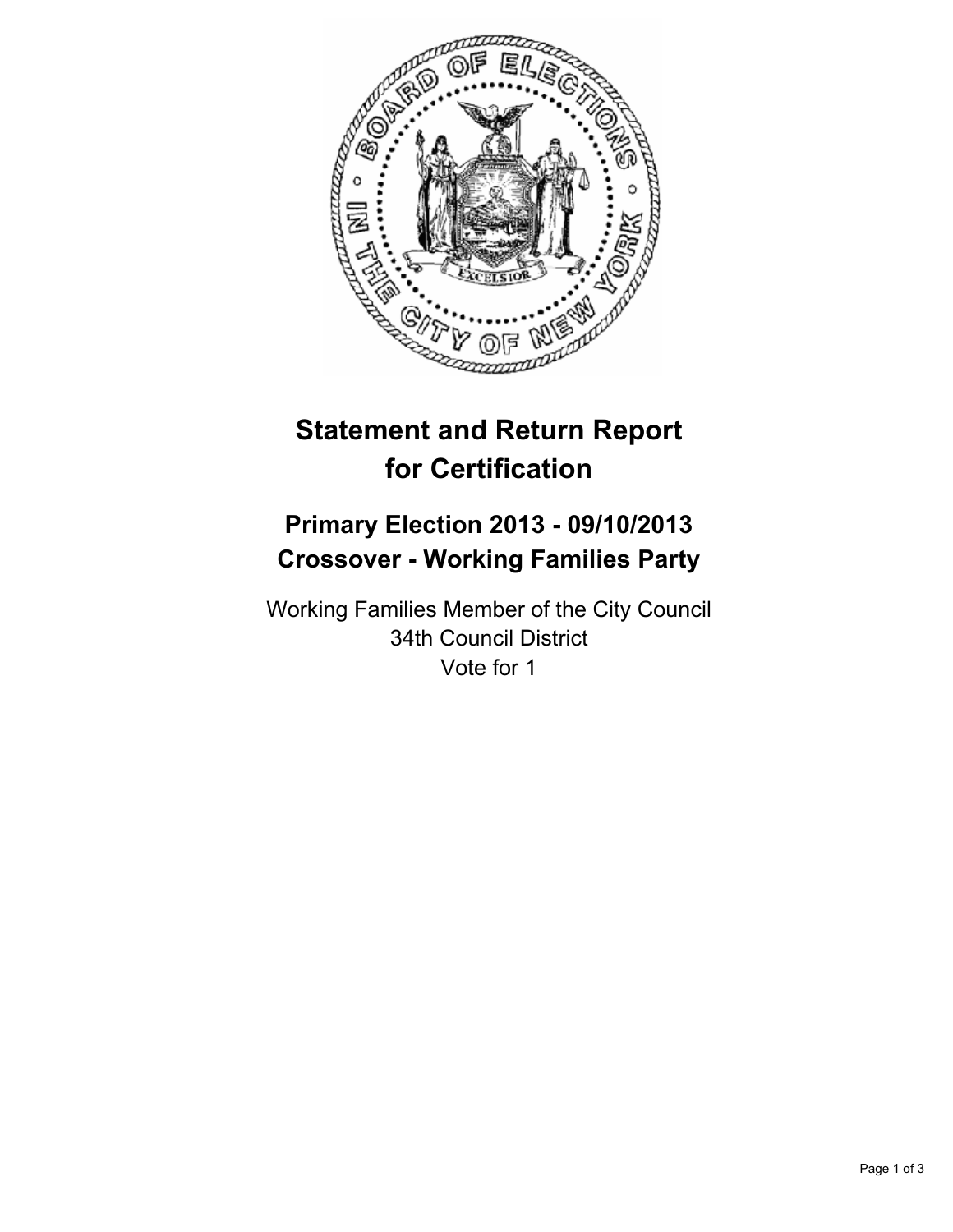

#### **Kings County**

| <b>Total Votes</b>                 | 9 |
|------------------------------------|---|
| UNATTRIBUTABLE WRITE-IN (WRITE-IN) |   |
| TAO LYN (WRITE-IN)                 |   |
| ANTONIO REYNOSO (WRITE-IN)         |   |
| AFFIDAVIT                          |   |
| SPECIAL PRESIDENTIAL               | n |
| <b>FEDERAL</b>                     |   |
| ABSENTEE/MILITARY                  |   |
| <b>EMERGENCY</b>                   | 8 |

### **Queens County**

| <b>Total Votes</b>         |   |
|----------------------------|---|
| ANTONIO REYNOSO (WRITE-IN) |   |
| AFFIDAVIT                  |   |
| SPECIAL PRESIDENTIAL       | 0 |
| <b>FEDERAL</b>             |   |
| ABSENTEE/MILITARY          |   |
| <b>EMERGENCY</b>           |   |